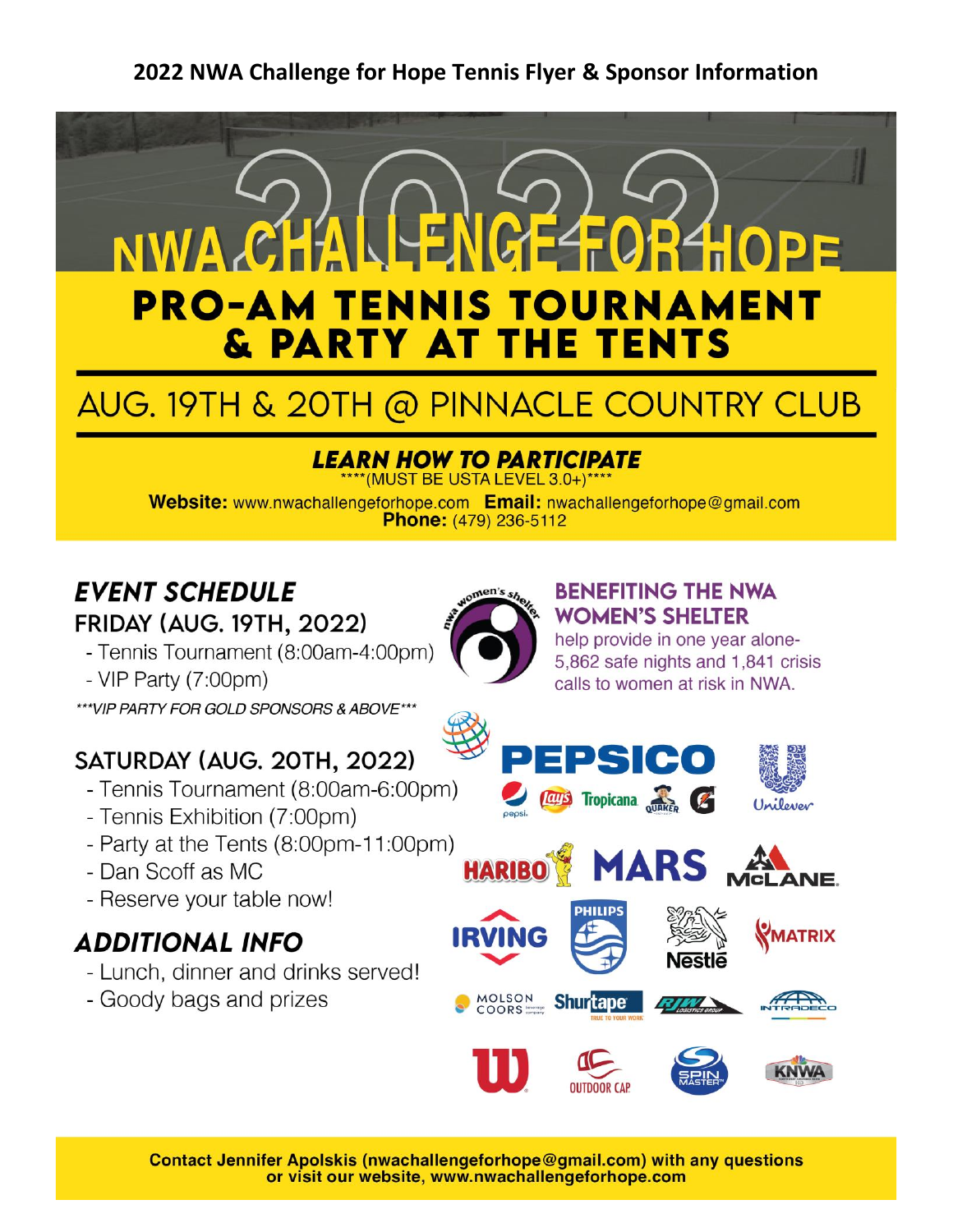

#### **2022 Challenge for Hope supporting the NWA Women's Shelter**

**Challenge for Hope is a 31-year-old Celebrity Golf and Tennis event held at the Pinnacle Country Club. Over the years, our charities have included The Crisis Center, AR Children's Hospital in association with CMN and Wal-Mart Foundation, scholarships for graduating seniors, and since 2019 the NWA Women's Shelter, who last year alone provided 5,862 safe nights and took 1,841 crisis counseling calls to those at risk in Northwest Arkansas.**

**We look forward to 2022 being the impactful, FUN team-building event since 1992. Play your sport, showcase your company and help our neighbors in need. Join our Honorary Chairs, Drew Salder, Seth Malley, Latriece Watkins, and Marty Esarte.**

**Pro-AM Tennis Tournament – \*player must be at least a 3.0 USTA level**

**Join PROS – Luke Jensen, Arantxa Sanchez-Vicario, and Ann Grossman**

**Ten team tennis format – the remainder of the team captains will be former Razorback players**

Friday, August 19<sup>th,</sup> and Saturday, August 20<sup>th</sup>

#### **Golf**

Monday, August 22<sup>nd</sup>, 8 AM and 1 PM flights are available

#### **Socials**

VIP Party (Gold level and above sponsors) Friday, August 18th

Party at the Tents – Saturday, August 20<sup>th</sup>

*All events held at Pinnacle Country Club*

**Pickleball Tournament will be held in the Fall at Matrix. More details to follow. Your sponsorship advertisement will be included in the Pickleball tournament.** 

#### **Diamond Sponsor \$9,500**

10 Golfers/4 Tennis/4 Pickleball \***can choose 16 golfers only/or eight racket sports.** 

\*Tennis celebrity at your two reserved tables at Party at the Tents. 16 attendees

\*Corporate logo represented at the event entrance, all media, t-shirts, website, two sponsor provided banners on courts, and golf representation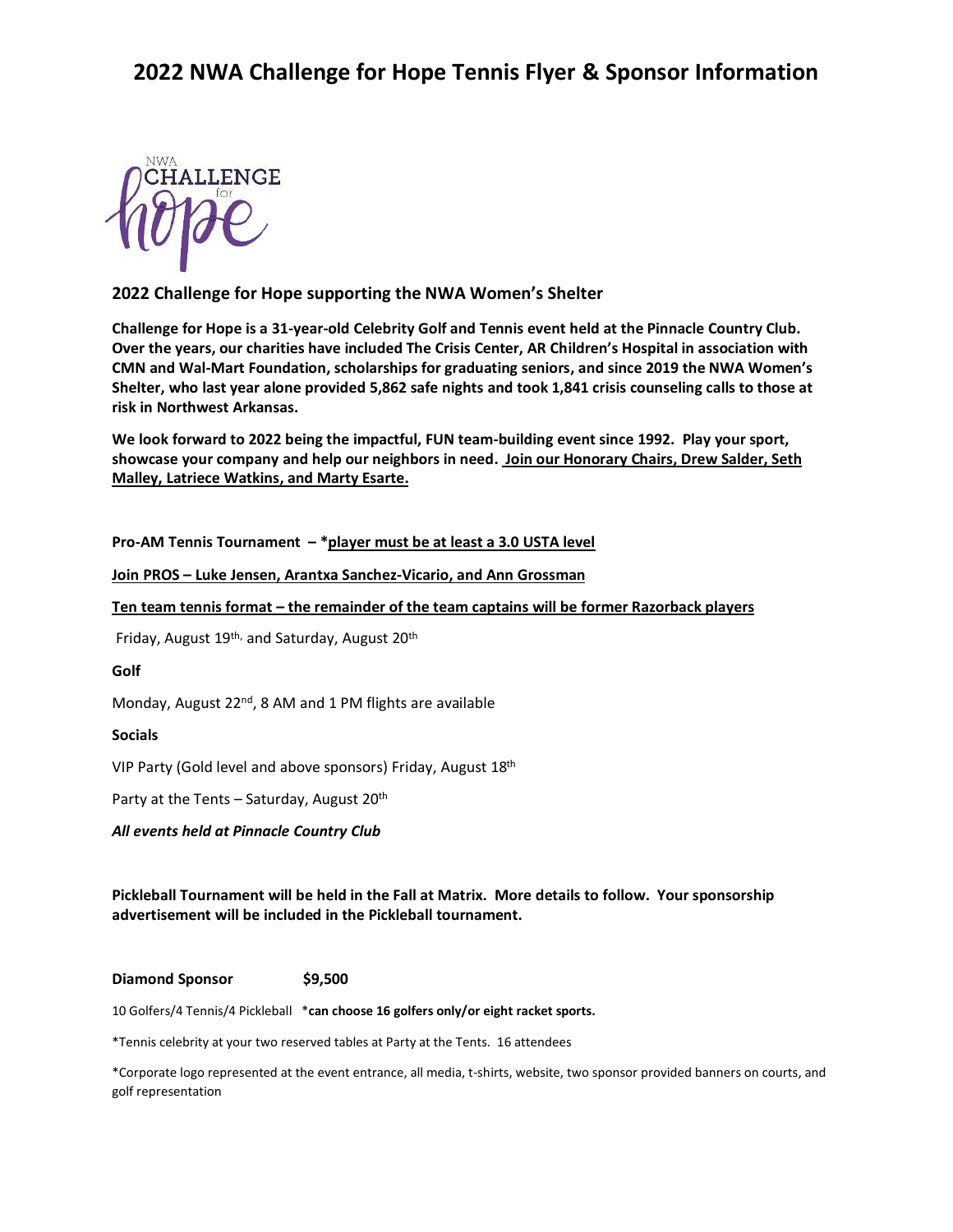\*4 Tickets to the VIP party with our Honorary Chairs

#### **Gold Sponsor \$6,500**

6 Golfers/2 Tennis/2 Pickleball **\*can choose eight golfers only/or six racket sports only**

\*Reserved table for eight at Party at the Tents. Tennis Pros to visit with table.

\*Corporate Logo represented at the event entrance, all media, t-shirts, website, one sponsor provided banner on a court, and golf representation.

\*2 Tickets to the VIP party with our Honorary Chairs

#### **Silver Sponsor \$4,000**

2 Golf/1 Tennis/1 Pickleball **\*can choose four golfers only/or four racket sports only**

\*Table of four reserved at Party at the Tents

\*Corporate logo represented at the event entry, t-shirts, website, sponsor-provided banner on a court, and golf representation.

#### **Bronze Sponsor \$2,000**

1 Golfer/1 racket sport **\*can choose only two golfers or two racket sports.**

\*player tickets to the Party at the Tents

\*Corporate logo represented at the event entry, website, media, t-shirts, a sponsor-provided banner on a court, and golf representation.

Other sponsorships are available…only want one spot to play and company exposure? We will list you/or your business as a partner or friend and add your product (if desired) to the 600 goody bags—a ticket to the Party at the Tents. Let us know if you would like a tax donation receipt.

| Partner | \$1,000 |
|---------|---------|
|---------|---------|

**Friend \$500.00**

#### **Don't play Tennis/Pickleball or Golf but still want your company to participate?**

Host a meal for one of the events

Donate an Auction trip/Auction item

Provide items for Target Tennis

Have items to include in 600 goody bags